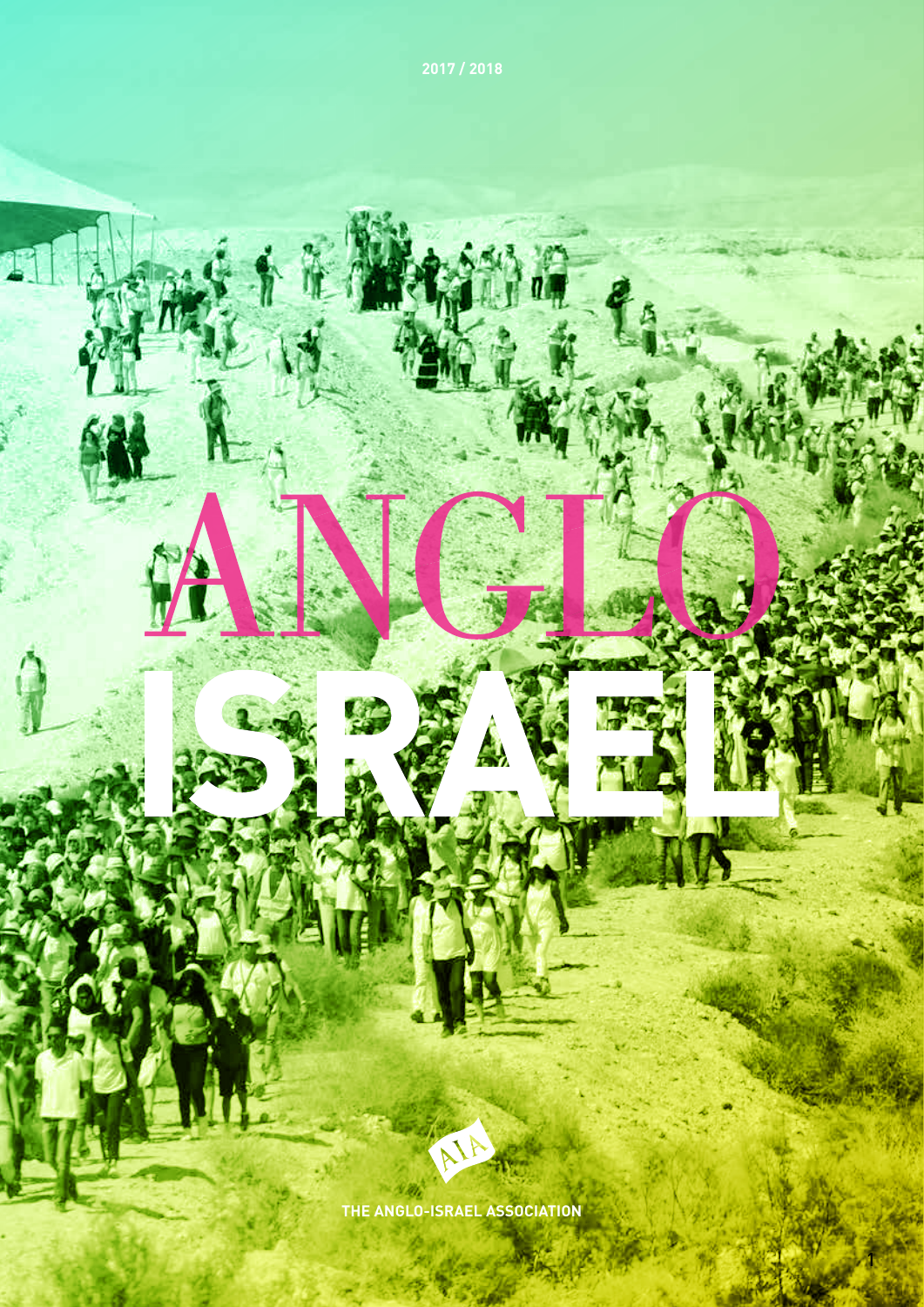# **ANGLO-ISRAEL ASSOCIATION**

PO Box 47819, London NW11 7WD T: 020 8458 1284 F. 020 8458 3484 E: info@angloisraelassociation.com www.angloisraelassociation.com

Registered Charity No. 313523

The articles in this magazine reflect the views of the authors and not necessarily those of the Anglo-Israel Association. If you have a comment on any of the articles or on the magazine in general, we would be pleased to hear from you. Letters or emails should be addressed to the Editor and sent to email: info@angloisraelassociation.com or The AIA, PO Box 47819, London NW11 7WD

Editorial Team: Ruth Saunders (editor), Linda Diamond, Grace Reginiano

Cover: The Jewish & Arab Women's March for Peace

Design by **WEARECAPRI.com**

# **FOUNDER**

The Late Brigadier General Sir Wyndham Deedes, CMG, DSO

### **HON PRESIDENT** HE The Ambassador of Israel

## **HON VICE-PRESIDENTS**

Mr M Green Mrs L Hochhauser Mr J Marshall Mr GR Pinto Lady Sainsbury

# **EXECUTIVE COMMITTEE (TRUSTEES)**

The Lord Bew (Chairman) Mrs J Atkin Lady Baker Mr R Bolchover (Co-Deputy Chairman) Miss B Dingle Professor D Hochhauser (Co-Deputy Chairman) Mr D Kessler Mr H Lewis FCA (Hon Treasurer) Ms O Polizzi Mr A Reeve Mr B Streather Mrs E Tarling Mr T Vince

## **COUNCIL**

Lady Sainsbury (Chairman) Lady Anderson Sir Andrew Burns, KCMG The Earl of Balfour Mrs E Corob Dame Vivien Duffield, DBE Mr JM Greenwood Mrs M Park The Marquess of Reading Mr D Sumberg The Rt Hon The Lord Woolf, PC Mr A Yablon

# **DINNER COMMITTEE**

Lady Baker (Co Chairman) Mr A Reeve (Co Chairman) Ms E Emanuel Ms L Diamond Mrs F Saunderson Mr B Streather Mrs E Tarling

### **EXECUTIVE DIRECTOR** Mrs Ruth Saunders

# WHO WE ARE

# **FOLLOW THE ANGLO-ISRAEL ASSOCIATION ON FACEBOOK AND TWITTER AT:**



**facebook.com/AngloIsraelAssoc/ @AngloIsraelAssn**



Chairman's Message

# Beyond the Balfour Declaration

- Beverley-Jane Stewart Paints 'Balfour Accomplished'
	-
	-
	-
	-
	-

# The Obstacles to the Achievement of a Two-State Solution The Phony Peace Between the Labour Party and Jews 'Distinguished Men of the Left Echo the Language of Holocaust Denial' Failure to Confront Anti-Semitism The 8th Ambassadors Roundtable on Cyber-Security Clergy Visit to Israel AIA Events: Worth Dying for: The Power and Politics of Flags 100th Anniversary of the Balfour Declaration Celebration AIA Colloquium

The World Turned Upside Down 36

- 10 Of the Most Spectacular Desert Hikes in Israel 38
- Letter from a Forgotten Jew 44
- Jerusalem at 50: A 2000 Year Old Dream 49
	- Palestinian Authority Text Books Teach Pupils to be Expendable 'Martyrs'
- Sanhedrin Trail 52
- Israel's Radical New Approach to Psychological First Aid 54
- Israeli Innovations 56
- A 21st Century Trilateral Relationship? 68
- A Bridge Between the UK and Israeli Business Environment 71
- AIA Educational Trusts 72
- Soup the Ultimate Comfort Food 76

5

6

8

10

20

22

24

26

33

34

50

# **CONTENTS**